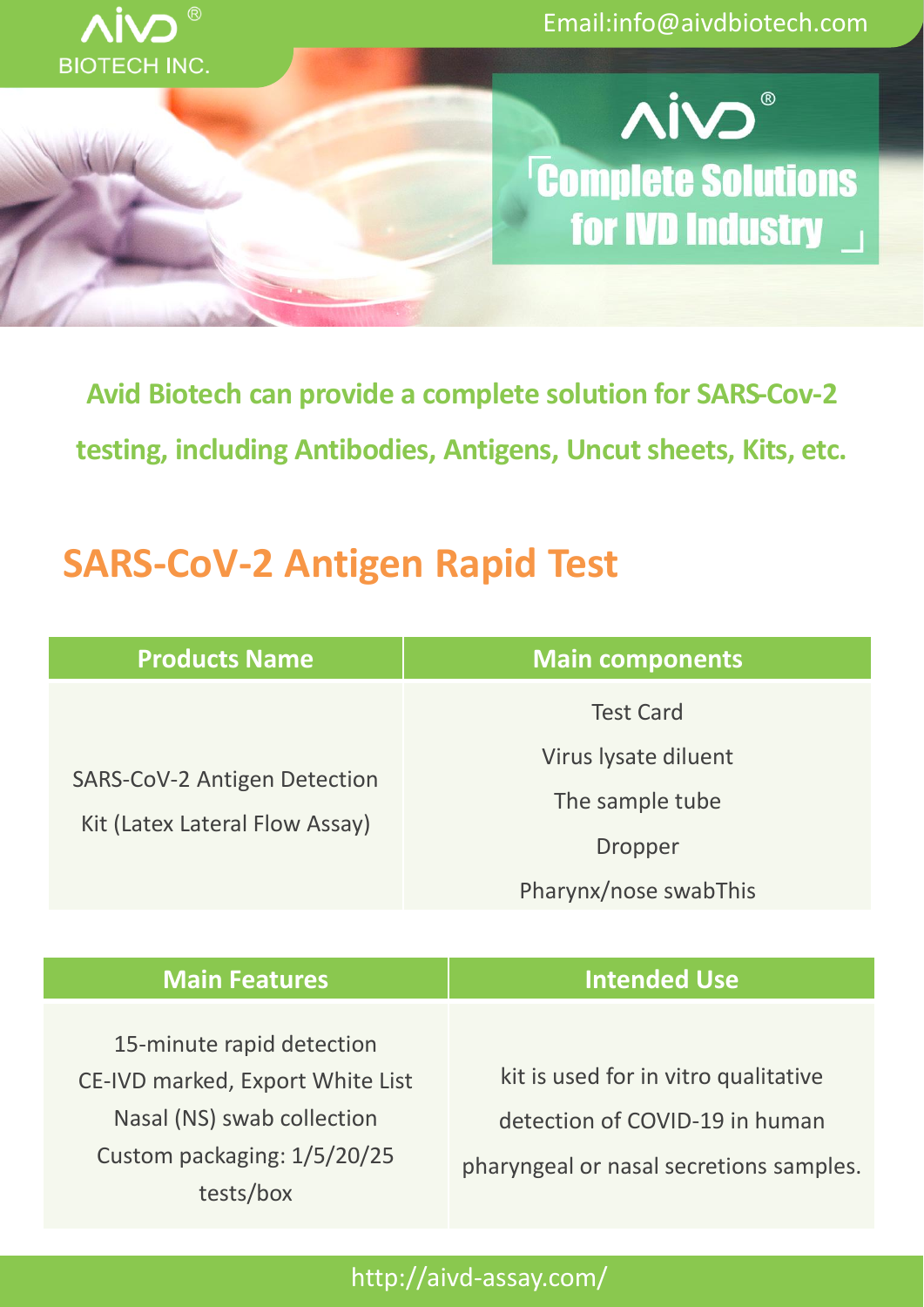

# **COVID-19 Uncut Sheets**

The Uncut Sheets are designed for manufacturing COVID-19 rapid testing products.

The lateral flow immunoassay supported by Uncut Sheets is intended for the qualitative detection of antigen or antibody from individuals suspected of COVID-19.

| Cat #    | <b>Product Name</b>                                                            | <b>Platform</b>         | <b>Features</b>                       |
|----------|--------------------------------------------------------------------------------|-------------------------|---------------------------------------|
| USCOV005 | SARS-CoV-2 Antigen Rapid                                                       | latex bead-             | Sensitivity: 90.7%;                   |
|          | <b>Lateral Flow Test</b>                                                       | based                   | Specificity: 97.3%                    |
| USCOV004 | <b>SARS-CoV-2 Antigen Rapid</b>                                                | latex bead-             | Sensitivity: 90.7%;                   |
|          | <b>Lateral Flow Test</b>                                                       | based                   | Specificity: 97.4%                    |
| USCOV201 | SARS-CoV-2 IgG/IgM<br><b>Rapid Lateral Flow Test</b><br>(colloidal gold-based) | colloidal<br>gold-based | Accuracy: : > 90%<br>Specificity: 97% |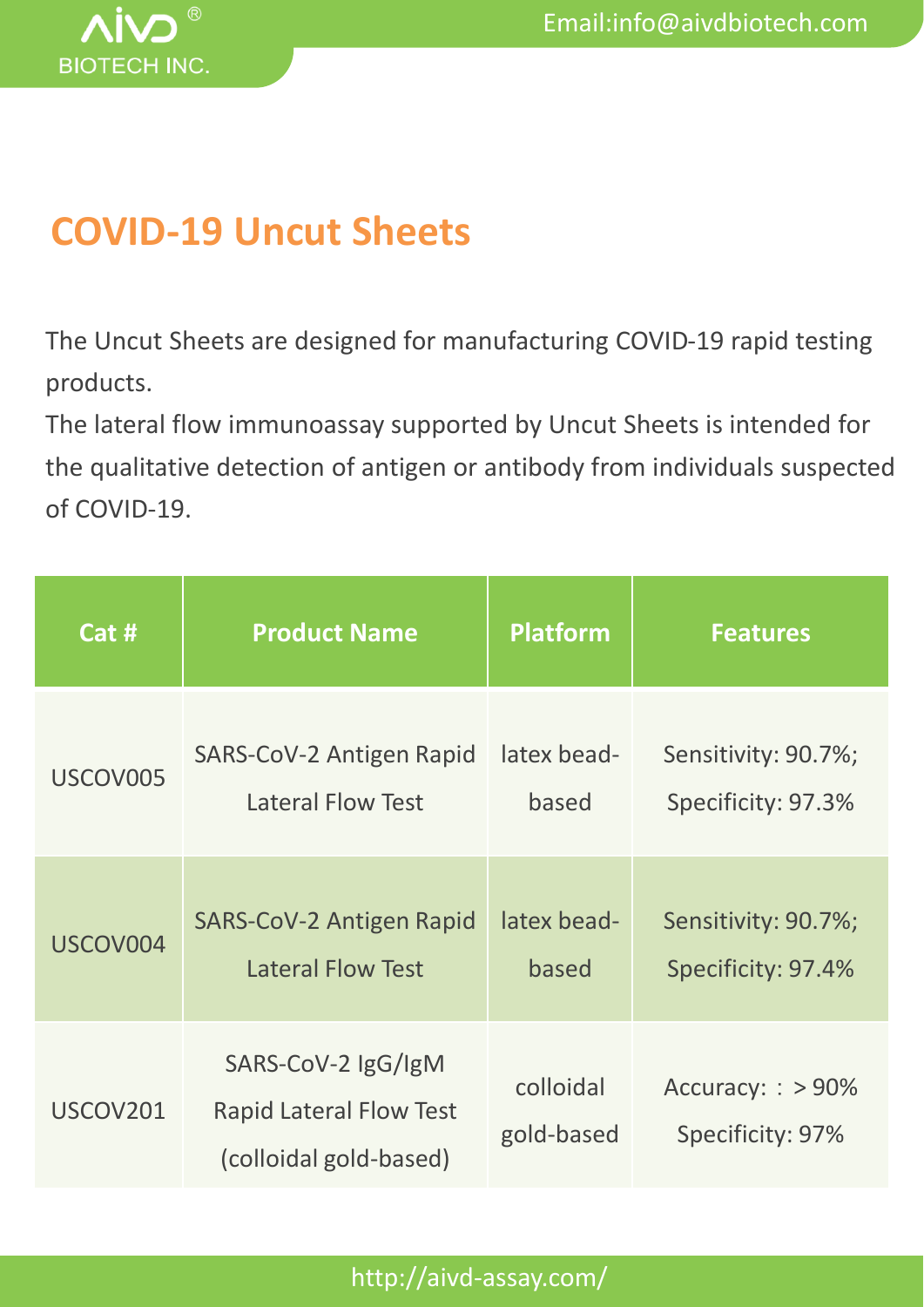

## **Neutralization Antibody Detection Kit**

| <b>Background</b>               | <b>Intended Use</b>                  |
|---------------------------------|--------------------------------------|
|                                 |                                      |
| <b>Measuring SARS-CoV-2</b>     | The SARS-CoV-2 Neutralizing Antibody |
| neutralizing antibodies bind to | Detection ELISA Kit can detect       |
| the RBD and block the virus is  | circulating neutralizing antibodies  |
| crucial to determine novel      | against SARS-CoV-2 that block the    |
| vaccines and antibody-based     | interaction between the RBD with     |
| therapies effectiveness.        | the ACE2 receptor.                   |
|                                 |                                      |

The Spike protein of SARS-CoV-2 virus contains a receptor binding domain (RBD), which is responsible for recognizing the cell surface receptor Angiotensin Converting Enzyme-2 (ACE2) on host cells.



| Cat#   | <b>Description</b>                                                    | <b>Method</b>               | <b>Specimen Type</b> |
|--------|-----------------------------------------------------------------------|-----------------------------|----------------------|
| ELK05D | <b>SARS-CoV-2 Neutralizing</b><br><b>Antibody Detection ELISA Kit</b> | Competitive<br><b>ELISA</b> | Serum or plasma      |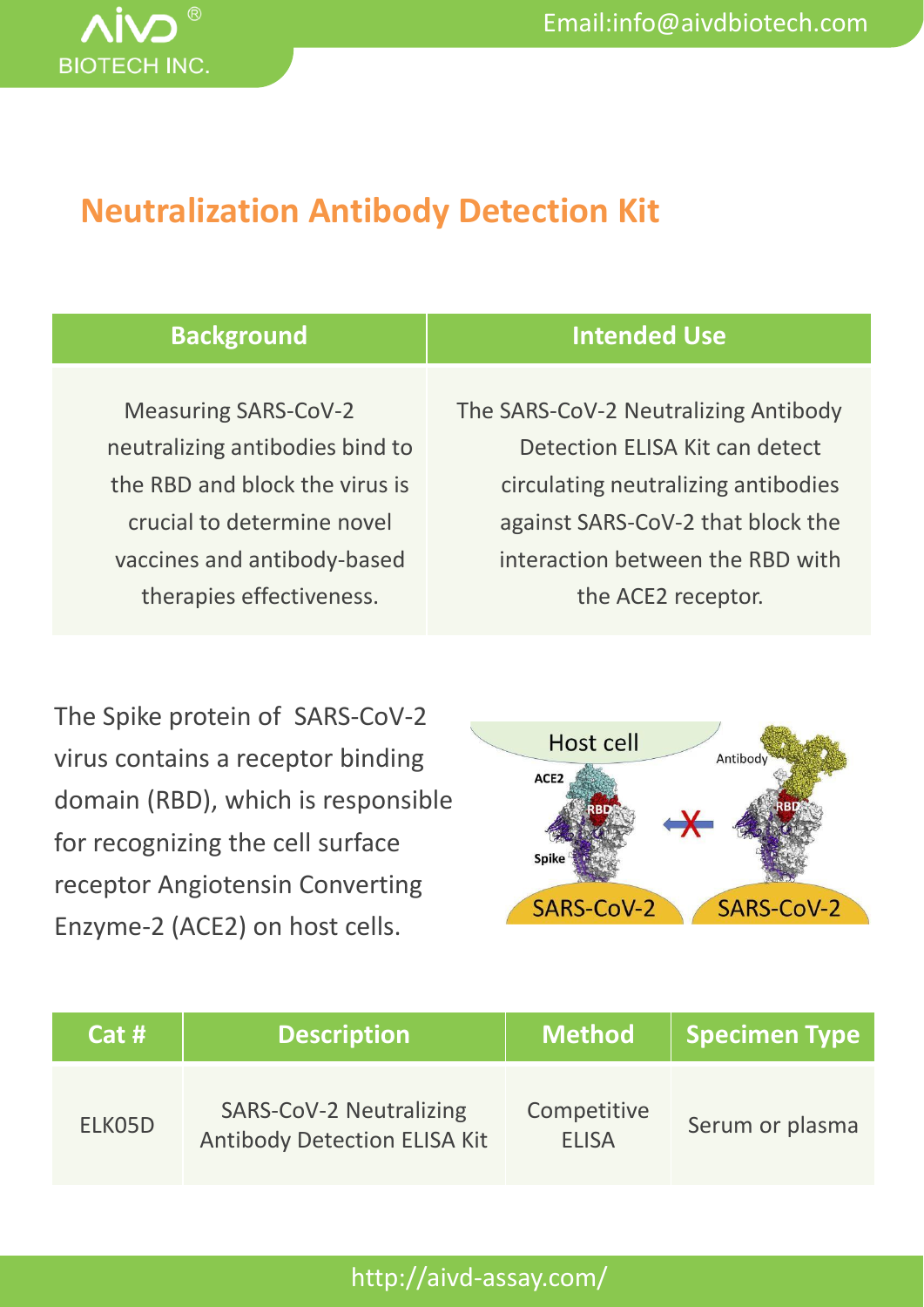

# **COVID-19 (SARS-CoV-2) Antibodies**

In response to the COVID-19 pandemic, AIVD Biotech is now offering the SARS-CoV-2 nucleoprotein antibody pair and SARS-CoV-2 Spike RBD antibody pair for rapid COVID-19 antigen assays to equip healthcare workers for rapid COVID-19 antigen detection.

| Cat #    | <b>Description</b>                              | <b>Platform</b>       | <b>Source</b> |
|----------|-------------------------------------------------|-----------------------|---------------|
| CTCOV001 | SARS-CoV-2 Spike RBD IgG<br>Humanized mAb       | Lateral<br>Flow/ELISA | <b>HEK293</b> |
| CTCOV002 | <b>Anti SARS-COV-2 Neutralizing</b><br>Antibody | Lateral<br>Flow/ELISA | <b>Mouse</b>  |
| CTCOV003 | Anti SARS-COV-2 Neutralizing<br>Antibody        | Lateral<br>Flow/ELISA | <b>Mouse</b>  |
| ABCOV015 | Anti SARS-COV-2 Spike RBD mAb                   | <b>Lateral Flow</b>   | <b>Mouse</b>  |
| ABCOV023 | Anti SARS-COV-2 Spike RBD mAb                   | <b>Lateral Flow</b>   | <b>Mouse</b>  |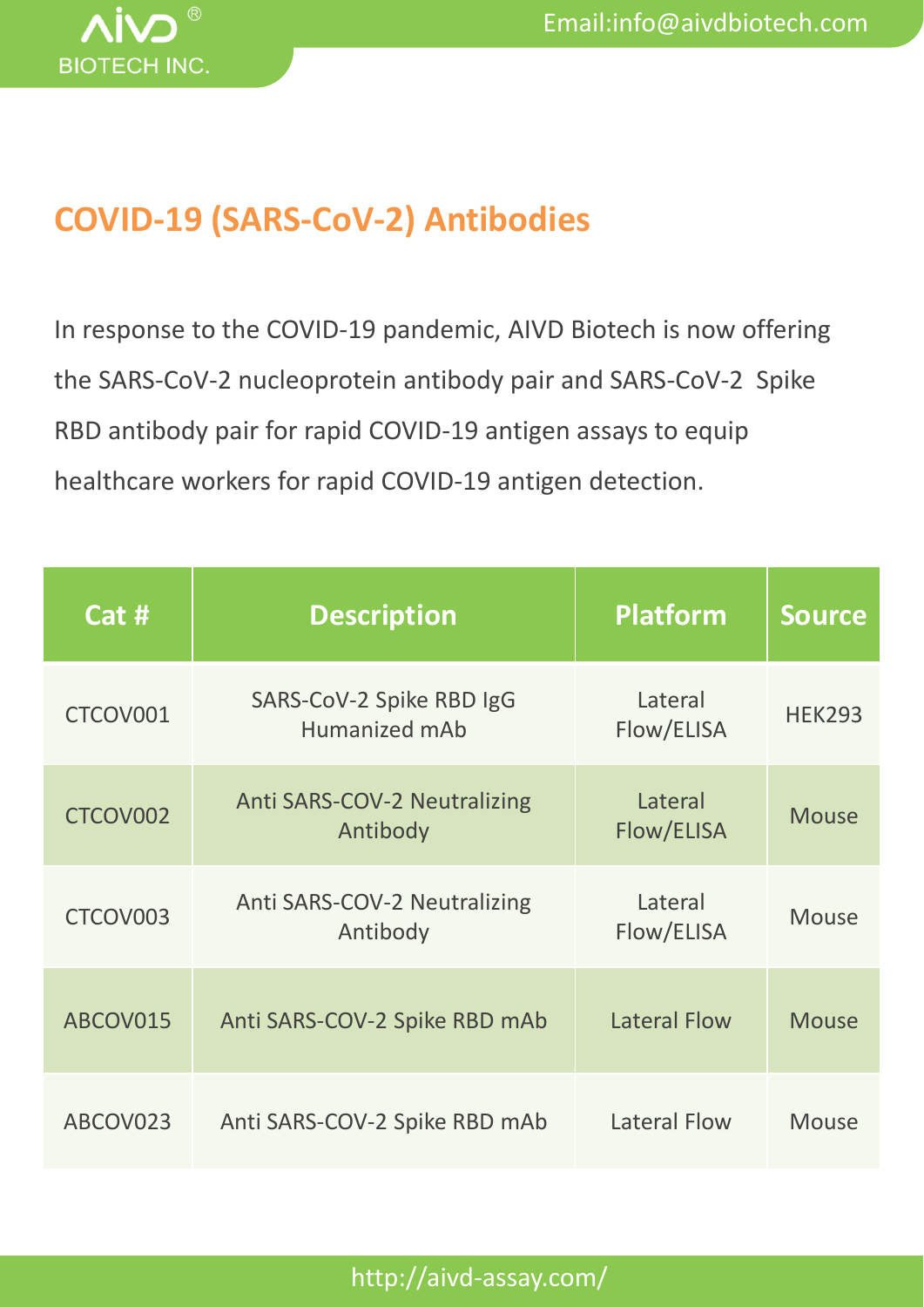

# **COVID-19 (SARS-CoV-2) Antibodies**

| Cat #    | <b>Description</b>                      | <b>Platform</b>       | <b>Source</b> |
|----------|-----------------------------------------|-----------------------|---------------|
| ABCOV024 | Anti SARS-COV-2 Spike RBD mAb           | <b>Lateral Flow</b>   | <b>Mouse</b>  |
| ABCOV016 | Anti SARS-COV-2 Spike RBD mAb           | Lateral Flow          | <b>Mouse</b>  |
| ABCOV017 | Anti SARS-COV-2 Nucleocapsid(NP)<br>mAb | Lateral<br>Flow/ELISA | <b>Mouse</b>  |
| ABCOV025 | Anti SARS-COV-2 Nucleocapsid(NP)<br>mAb | Lateral<br>Flow/ELISA | <b>Mouse</b>  |
| ABCOV027 | Anti SARS-COV-2 Nucleocapsid(NP)<br>mAb | Lateral<br>Flow/ELISA | <b>Mouse</b>  |
| ABCOVN01 | Anti SARS-COV-2 Nucleocapsid(NP)<br>mAb | Lateral<br>Flow/ELISA | <b>Mouse</b>  |
| ABCOVN02 | Anti SARS-COV-2 Nucleocapsid(NP)<br>mAb | Lateral<br>Flow/ELISA | <b>Mouse</b>  |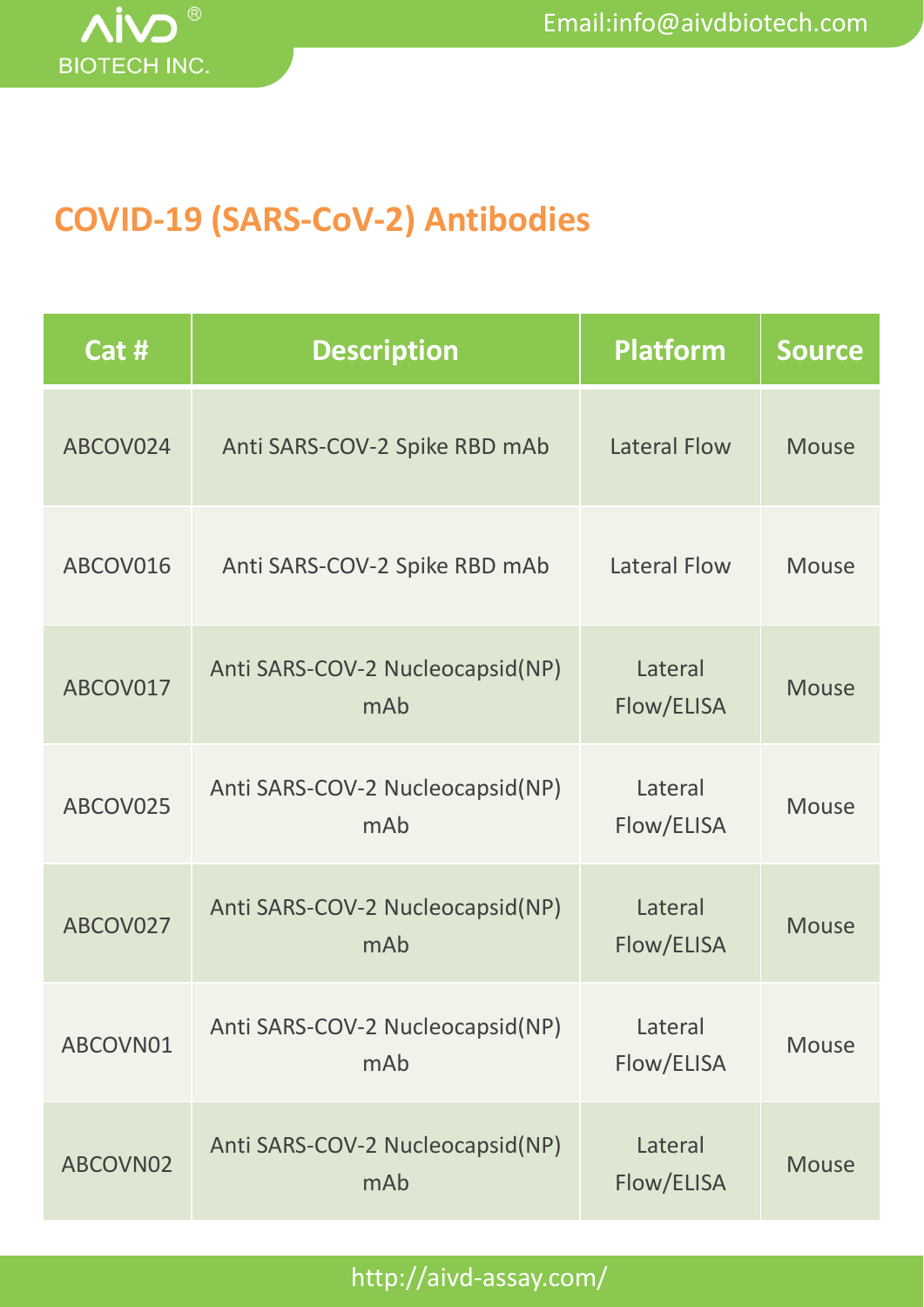

# **COVID-19 (SARS-CoV-2) Antigens**

In this time of emergency, AIVD Biotech has developed the highest quality recombinant 2019-nCoV antigens (Nucleocapsid Protein and Spike proteins) for rapid COVID-19 antibody assays to equip healthcare workers for rapid COVID-19 antibody detection.

| Cat #    | <b>Description</b>                                               | <b>Platform</b>            | <b>Source</b> |
|----------|------------------------------------------------------------------|----------------------------|---------------|
| AGCOV001 | SARS-COV-2 Nucleocapsid<br><b>Recombinant Protein</b>            | Lateral<br>Flow/ELISA/CLIA | E.coli        |
| AGCOV122 | <b>SARS-COV-2 Nucleocapsid</b><br><b>Recombinant Protein-HRP</b> | <b>ELISA</b>               | E.coli        |
| AGRBDCH1 | SARS-COV-2 Spike RBD<br><b>Recombinant Prot</b>                  | Lateral<br>Flow/ELISA/CLIA | <b>HEK293</b> |
| AGRBDRH1 | <b>SARS-COV-2 Spike RBD</b><br><b>Recombinant Protein</b>        | Lateral<br>Flow/ELISA/CLIA | <b>HEK293</b> |
| AGRBDCH2 | SARS-COV-2 Spike RBD-mFc<br><b>Recombinant Protein</b>           | Lateral<br>Flow/ELISA      | <b>HEK293</b> |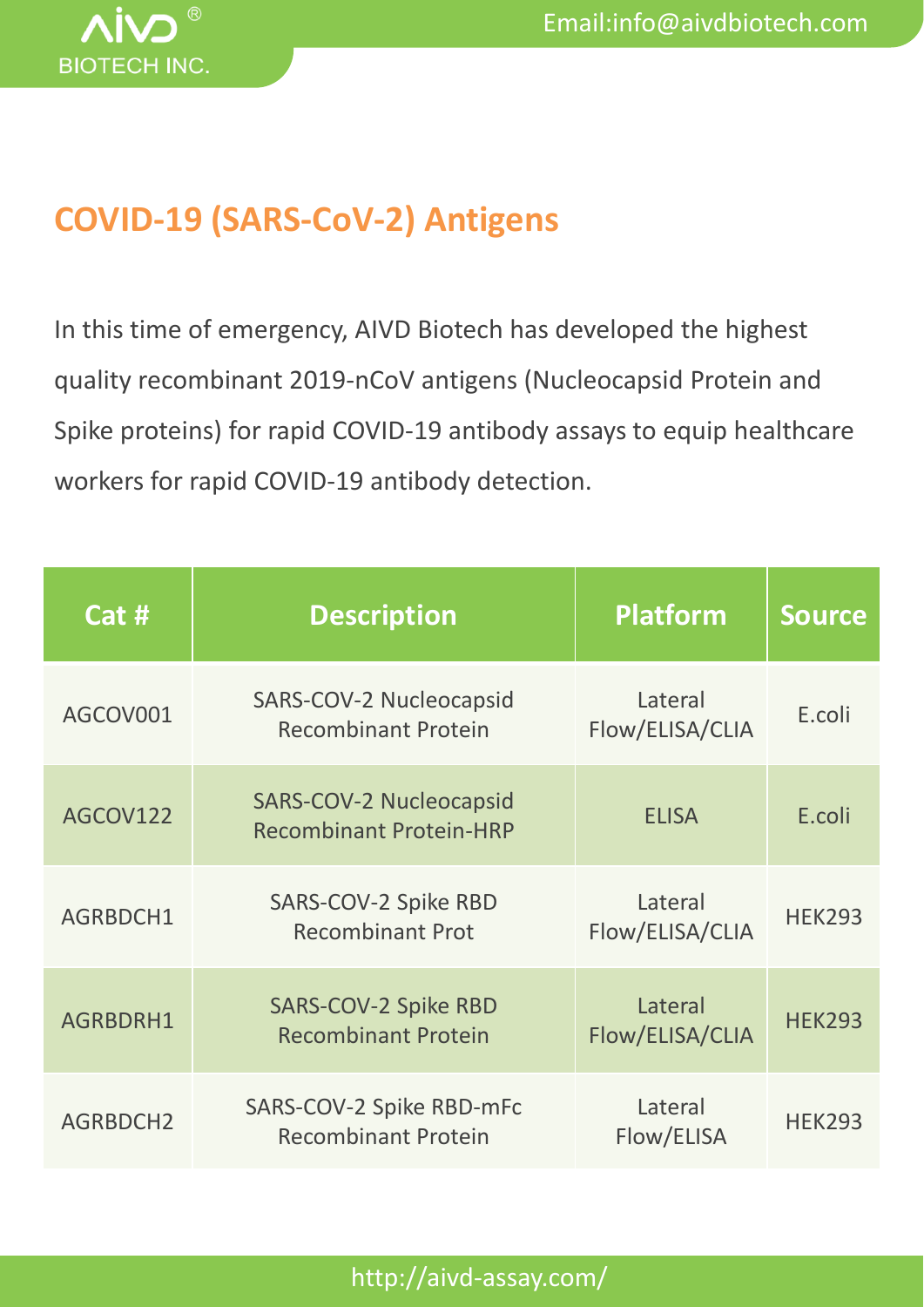

# **COVID-19 (SARS-CoV-2) Antigens**

In this time of emergency, AIVD Biotech has developed the highest quality recombinant 2019-nCoV antigens (Nucleocapsid Protein and Spike proteins) for rapid COVID-19 antibody assays to equip healthcare workers for rapid COVID-19 antibody detection.

| Cat #    | <b>Description</b>                                     | <b>Platform</b>            | <b>Source</b> |
|----------|--------------------------------------------------------|----------------------------|---------------|
| AGCOV121 | SARS-COV-2 Spike RBD<br><b>Recombinant Protein-HRP</b> | <b>ELISA</b>               | <b>HEK293</b> |
| PRACE001 | <b>Human ACE2 Recombinant Protein</b>                  | Lateral<br>Flow/ELISA/CLIA | <b>HEK293</b> |
| PRACE002 | Human ACE2-hFc Recombinant<br>Protein                  | Lateral<br>Flow/ELISA/CLIA | <b>HEK293</b> |
| AGCOVS01 | <b>SARS-COV-2 S1 Recombinant</b><br>Protein            | Lateral<br>Flow/ELISA/CLIA | <b>HEK293</b> |
| AGCOVSJ2 | SARS-COV-2 S1 Recombinant<br>Protein (high purity)     | Lateral<br>Flow/ELISA/CLIA | <b>HEK293</b> |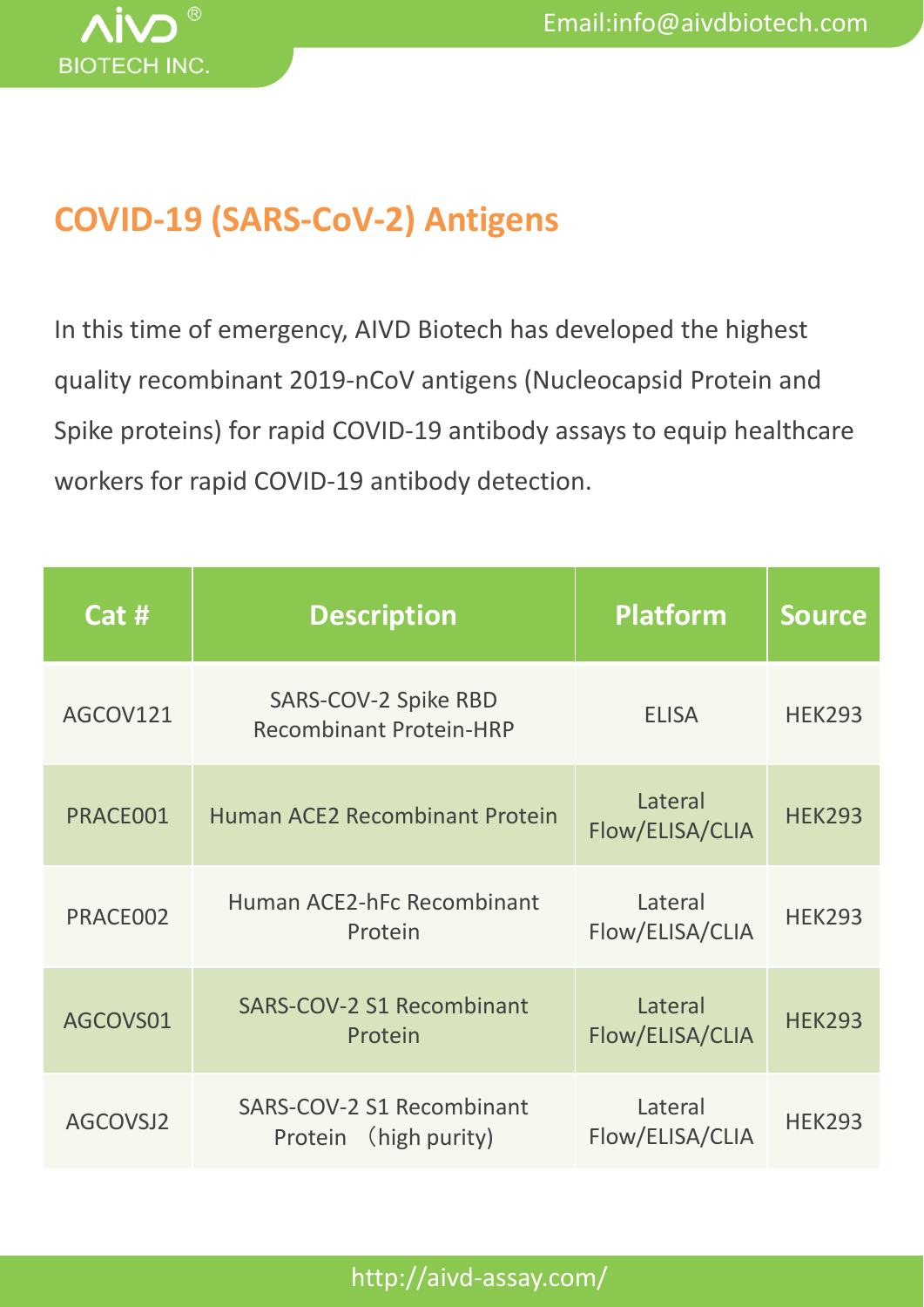

## **Neutralization Antibody Detection – Raw Material**

| Cat #    | <b>Description</b>                                            | <b>Platform</b>                       | <b>Source</b> |
|----------|---------------------------------------------------------------|---------------------------------------|---------------|
| AGRBDCH1 | <b>SARS-COV-2 Spike RBD</b><br><b>Recombinant Protein</b>     | Lateral<br>Flow/ELISA/C<br><b>LIA</b> | <b>HEK293</b> |
| AGRBDRH1 | SARS-COV-2 Spike RBD<br><b>Recombinant Protein</b>            | Lateral<br>Flow/ELISA/C<br><b>LIA</b> | <b>HEK293</b> |
| AGCOV121 | <b>SARS-COV-2 Spike RBD</b><br><b>Recombinant Protein-HRP</b> | <b>ELISA</b>                          | <b>HEK293</b> |
| PRACE001 | <b>Human ACE2</b><br><b>Recombinant Protein</b>               | Lateral<br>Flow/ELISA/C<br><b>LIA</b> | <b>HEK293</b> |
| PRACE002 | <b>Human ACE2-hFc</b><br><b>Recombinant Protein</b>           | Lateral<br>Flow/ELISA/C<br><b>LIA</b> | <b>HEK293</b> |
| CTCOV002 | <b>Anti SARS-COV-2</b><br><b>Neutralizing Antibody</b>        | Lateral<br>Flow/ELISA                 | <b>Mouse</b>  |
| CTCOV003 | <b>Anti SARS-COV-2</b><br><b>Neutralizing Antibody</b>        | Lateral<br>Flow/ELISA                 | <b>Mouse</b>  |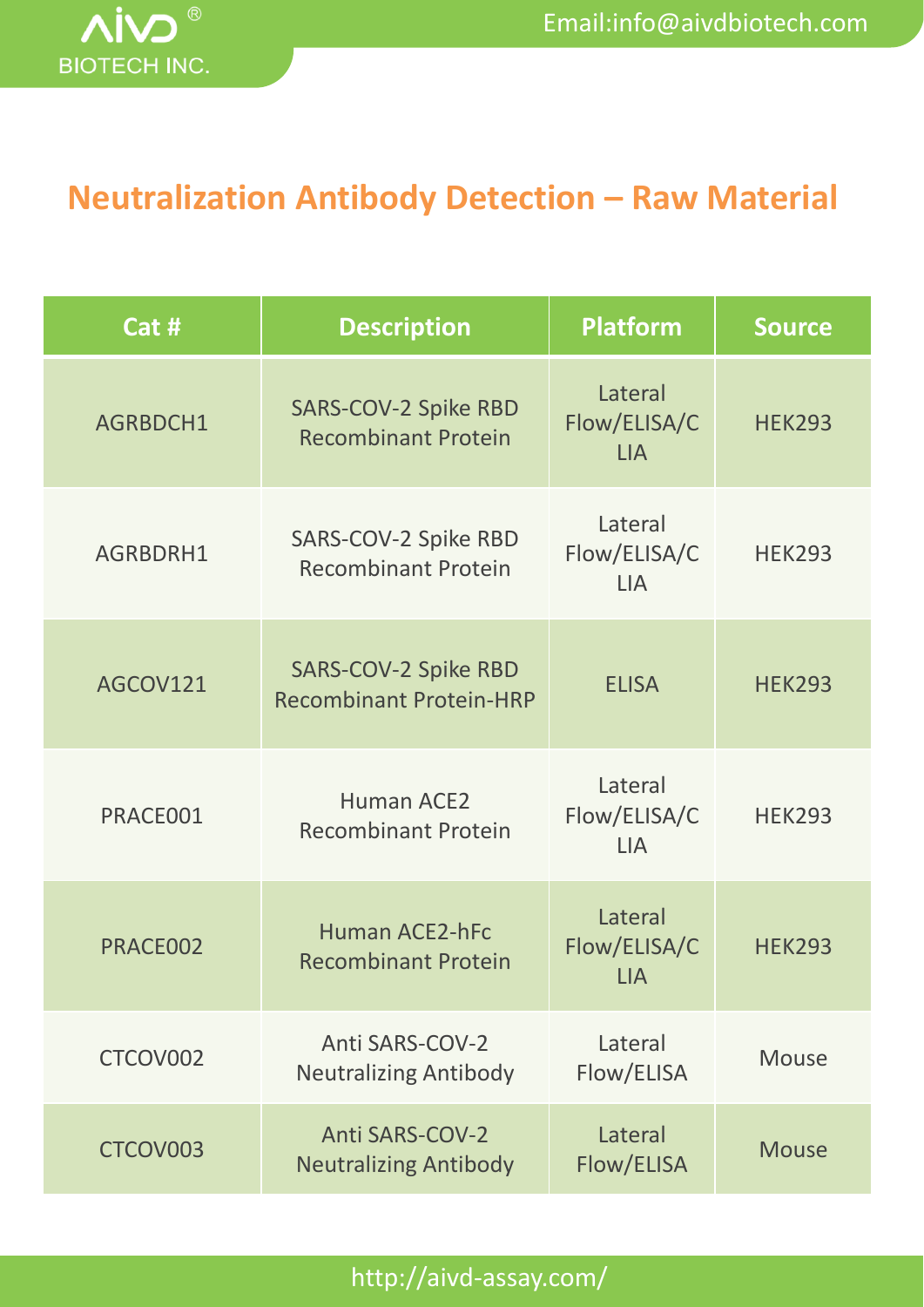

## **AIVD manufactures high-quality raw materials for the IVD industry and supplies necessary products to aid in the COVID-19 response.**

**Avid Biotech can provide a complete solution for SARS-Cov-2 detection, including components for nucleic acid extraction and fluorescent quantitative PCR.**

| <b>Product Name</b>                         | <b>Description</b>                                                                                                                        | Volume                         | Cat#         |
|---------------------------------------------|-------------------------------------------------------------------------------------------------------------------------------------------|--------------------------------|--------------|
| Viral DNA / RNA Extraction Kit              | Viral Total Nucleic Acid Purification Kit                                                                                                 | 50T                            | EE001        |
| <b>Viral RNA Extraction Kit</b>             | <b>Viral RNA Purification Kit</b>                                                                                                         | 50T                            | EE002        |
| Probe AB Tag One Step<br><b>RT-qPCR Mix</b> | The kit combines everything you<br>need in one tube. Just add the<br>primers and probe to prepare (25ul reaction system)<br>the solution. | 200T                           | <b>MX005</b> |
| Probe AB Tag One-Step<br>RT-qPCR Pre-Mix    | The reaction solution and the<br>mixed enzyme solution<br>are<br>divided into 2 tubes.                                                    | 200T<br>(25ul reaction system) | <b>MX006</b> |
| AB HS Tag DNA Polymerase                    | Antibody modified hot started<br>Taq DNA polymerase, heat<br>shock 1-3min                                                                 | 5000U                          | <b>EN003</b> |
| M-MLV reverse transcriptase                 | Reverse transcriptase                                                                                                                     | 20000U                         | <b>EN006</b> |
| RT-PCR Enzyme mix                           | solution<br>Mixed<br>containing<br>M-MLV and AB HS Taq enzymes                                                                            | 100T                           | <b>MH001</b> |
| <b>RNase Inhibitor</b>                      | RNase inhibitor                                                                                                                           | 4000U                          | <b>EN008</b> |
| Taq DNA Polymerase antibody                 |                                                                                                                                           | 1 <sub>m</sub>                 | AT001        |